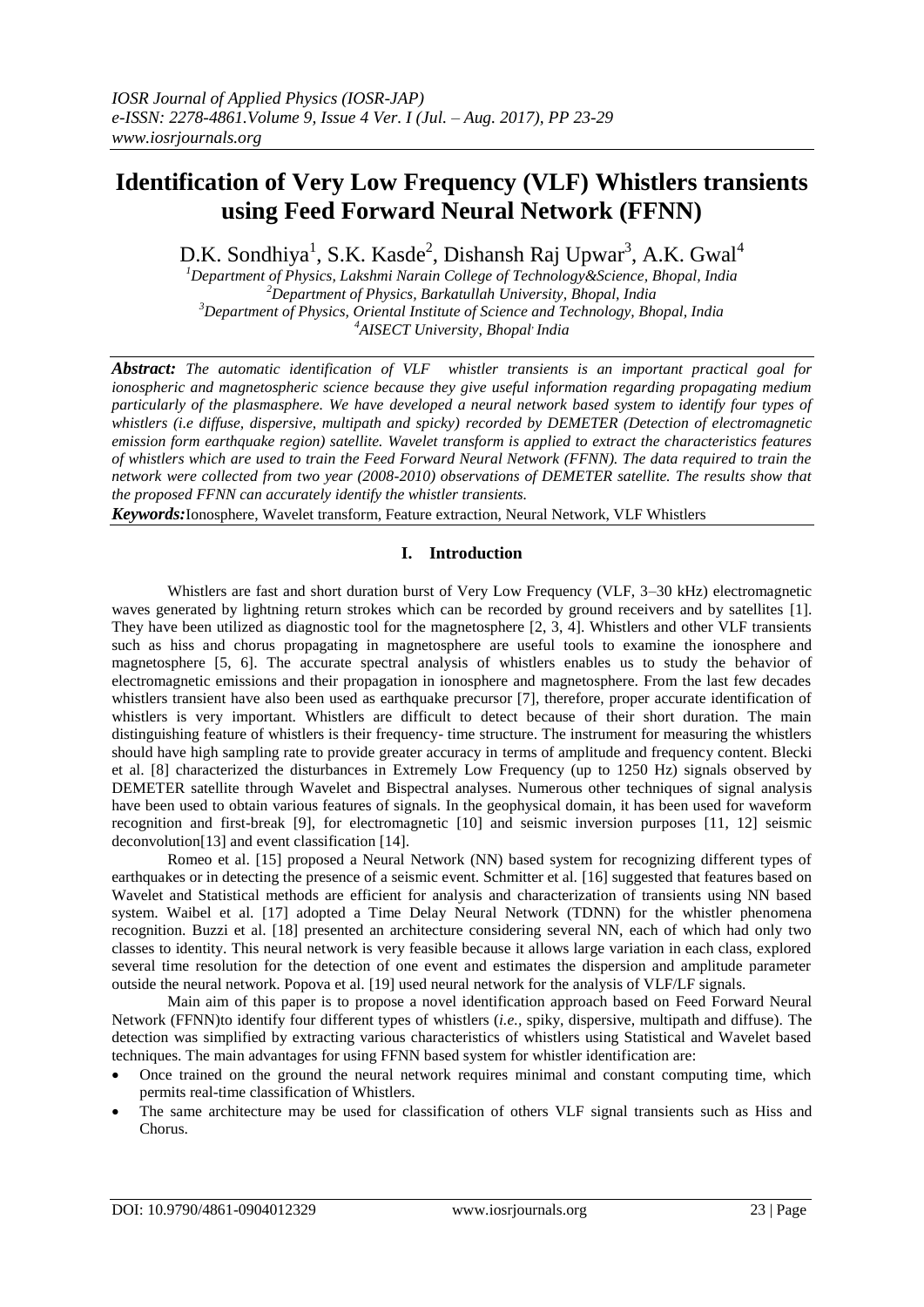Neural network accept large variation within a class of phenomena, which allows us to cope with many geophysical parameters that may affect a whistler, altitude of the point of observation invariant latitude, local time and geophysical activity.

#### **II. Whistler feature extraction**

The goal of the proposed FFNN is to design an algorithm which is capable to identify four types of whistlers. Previous studies [20, 21] suggested several important simplifying assumptions and discriminating features of particular class of whistlers:

- Whistlers are highly non-stationary in natures, even same kinds of whistlers itself shows slightly different features.
- The proper grouping of whistlers requires an insensitivity to the time alignment of the transient within the selected time window

In order to accommodate and exploit the characteristics features of whistlers an algorithm was designed. In this study, widely used and most successful features based on time and the frequency domain was evaluated form Wavelet transform [22]. The decomposition levels are chosen such that those parts of the signal that correlate well with the frequencies required for the identification of the whistlers are retained in the Wavelet coefficients. In this work Daubechies wavelet filters (db4) with number of decomposition levels 4 have been used. Thus, whistlers' signals were decomposed into four details coefficients (*i.e D*<sub>1</sub> − D<sub>4</sub>) and one final approximation coefficient $A_4$ . Each sub-signal contains transient information within different frequency bands. The block diagram for feature extraction algorithm is illustrated in Fig. 1.





#### **III. Wavelet features extraction vector (coefficients extraction)**

The computed details and approximation Wavelet coefficients were used to construct features vector representing the transients. The feature vector for a particular class of whistlers is represented by equation (1) and semantic of common input vector was given in Table 1. It shows the characteristics features of whistler extracted form proposed feature extraction method.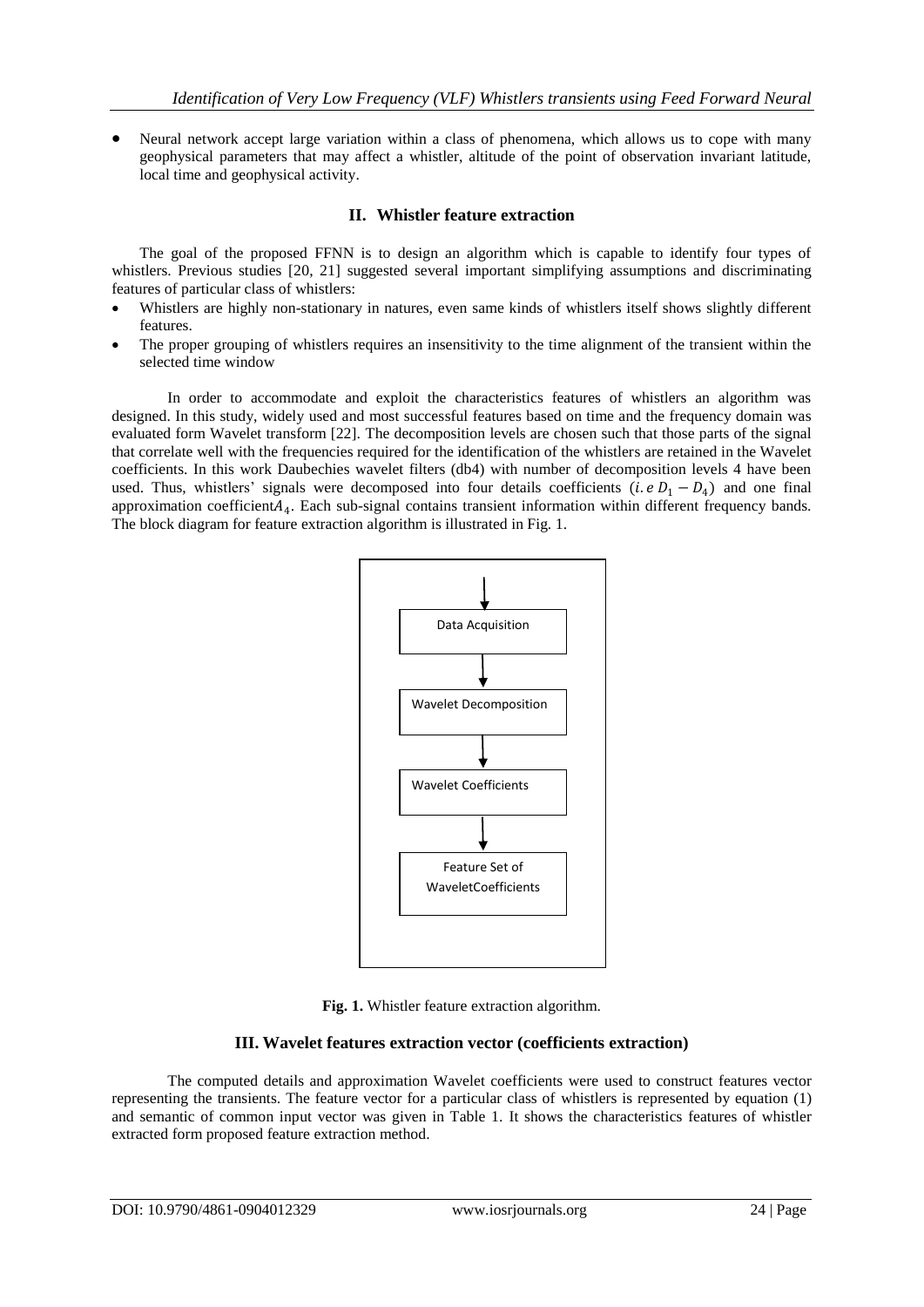

**Table1.**Semantic of Common Input Vector

| <b>Vector Elements</b> | <b>Description</b>                                            |  |  |  |
|------------------------|---------------------------------------------------------------|--|--|--|
| $P_1$                  | Mean of Wavelet detail $d_1$ coefficient                      |  |  |  |
| P <sub>2</sub>         | Mean of Wavelet detail $d_2$ coefficient                      |  |  |  |
| $P_{3}$                | Mean of Wavelet detail $d_3$ coefficient                      |  |  |  |
| $P_{4}$                | Mean of Wavelet detail $d_4$ coefficient                      |  |  |  |
| $P_5$                  | Mean of Wavelet Approximation $A_4$ coefficient               |  |  |  |
| $P_6$                  | Standard deviation of Wavelet detail $d_1$ coefficient        |  |  |  |
| P <sub>7</sub>         | Standard deviation of Wavelet detail $d_2$ coefficient        |  |  |  |
| $P_{\rm R}$            | Standard deviation of Wavelet detail $d_3$ coefficient        |  |  |  |
| $P_{\rm q}$            | Standard deviation of Wavelet detail $d_4$ coefficient        |  |  |  |
| $P_{10}$               | Standard deviation of Wavelet Approximation $A_4$ coefficient |  |  |  |
| $P_{11}$               | Maximum of Wavelet detail $d_1$ coefficient                   |  |  |  |
| $P_{12}$               | Maximum of Wavelet detail $d_2$ coefficient                   |  |  |  |
| $P_{13}$               | Maximum of Wavelet detail $d_3$ coefficient                   |  |  |  |
| $P_{14}$               | Maximum of Wavelet detail $d_4$ coefficient                   |  |  |  |
| $P_{15}$               | Maximum of Wavelet Approximation $A_4$ coefficient            |  |  |  |
| $P_{16}$               | Minimum of Wavelet detail $d_1$ coefficient                   |  |  |  |
| $P_{17}$               | Minimum of Wavelet detail $d_2$ coefficient                   |  |  |  |
| $P_{18}$               | Minimum of Wavelet detail $d_3$ coefficient                   |  |  |  |
| $P_{19}$               | Minimum of Wavelet detail $d_4$ coefficient                   |  |  |  |
| $P_{20}$               | Minimum of Wavelet Approximation $A_4$ coefficient            |  |  |  |
| $P_{21}$               | Energy of Wavelet detail $d_1$ coefficient                    |  |  |  |
| $P_{22}$               | Energy of Wavelet detail $d_2$ coefficient                    |  |  |  |
| $P_{23}$               | Energy of Wavelet detail $d_3$ coefficient                    |  |  |  |
| $P_{24}$               | Energy of Wavelet detail $d_4$ coefficient                    |  |  |  |
| $P_{25}$               | Entropy of Wavelet detail $d_1$ coefficient                   |  |  |  |
| $P_{26}$               | Entropy of Wavelet detail $d_2$ coefficient                   |  |  |  |
| $P_{27}$               | Entropy of Wavelet detail $d_3$ coefficient                   |  |  |  |
| $P_{28}$               | Entropy of Wavelet detail $d_4$ coefficient                   |  |  |  |
| $P_{29}$               | Noise of Wavelet detail $d_1$ coefficient                     |  |  |  |
| $P_{30}$               | Noise of Wavelet detail $d_2$ coefficient                     |  |  |  |
| $P_{31}$               | Noise of Wavelet detail $d_3$ coefficient                     |  |  |  |
| $P_{32}$               | Noise of Wavelet detail $d_4$ coefficient                     |  |  |  |

Equation (2) represents the entire matrix for 'm' whistlers. Each whistlers has 32 features extracted and hence the each input matrix when training with 'm' signals simultaneously would be  $32 \times m$ .

$$
F_{input} = \begin{bmatrix} P_{1,1} & P_{1,2} & P_{1,3} & P_{1,4} & P_{1,m-1} & P_{1,m} \\ P_{2,1} & P_{2,2} & P_{2,3} & P_{2,4} & P_{2,m-1} & P_{2,m} \\ P_{3,1} & P_{3,2} & P_{3,3} & P_{3,4} & \cdots & P_{3,m-1} & P_{3,m} \\ \vdots & \vdots & \vdots & \vdots & \vdots & \vdots & \vdots \\ P_{30,1} & P_{30,2} & P_{30,3} & P_{30,4} & \cdots & P_{30,m-1} & P_{30,m} \\ P_{31,1} & P_{31,2} & P_{31,3} & P_{31,4} & P_{31,m-1} & P_{31,m} \\ P_{32,1} & P_{32,2} & P_{32,3} & P_{32,4} & P_{32,m-1} & P_{32,m} \end{bmatrix} (2)
$$

#### **IV. Neural network architecture**

The most common type of NN called Feed-Forward Multi-layer perceptron [23]along withLevenberg-Marquardt algorithm based on the two layer perceptron as illustrated in Fig. 2 was used in this work.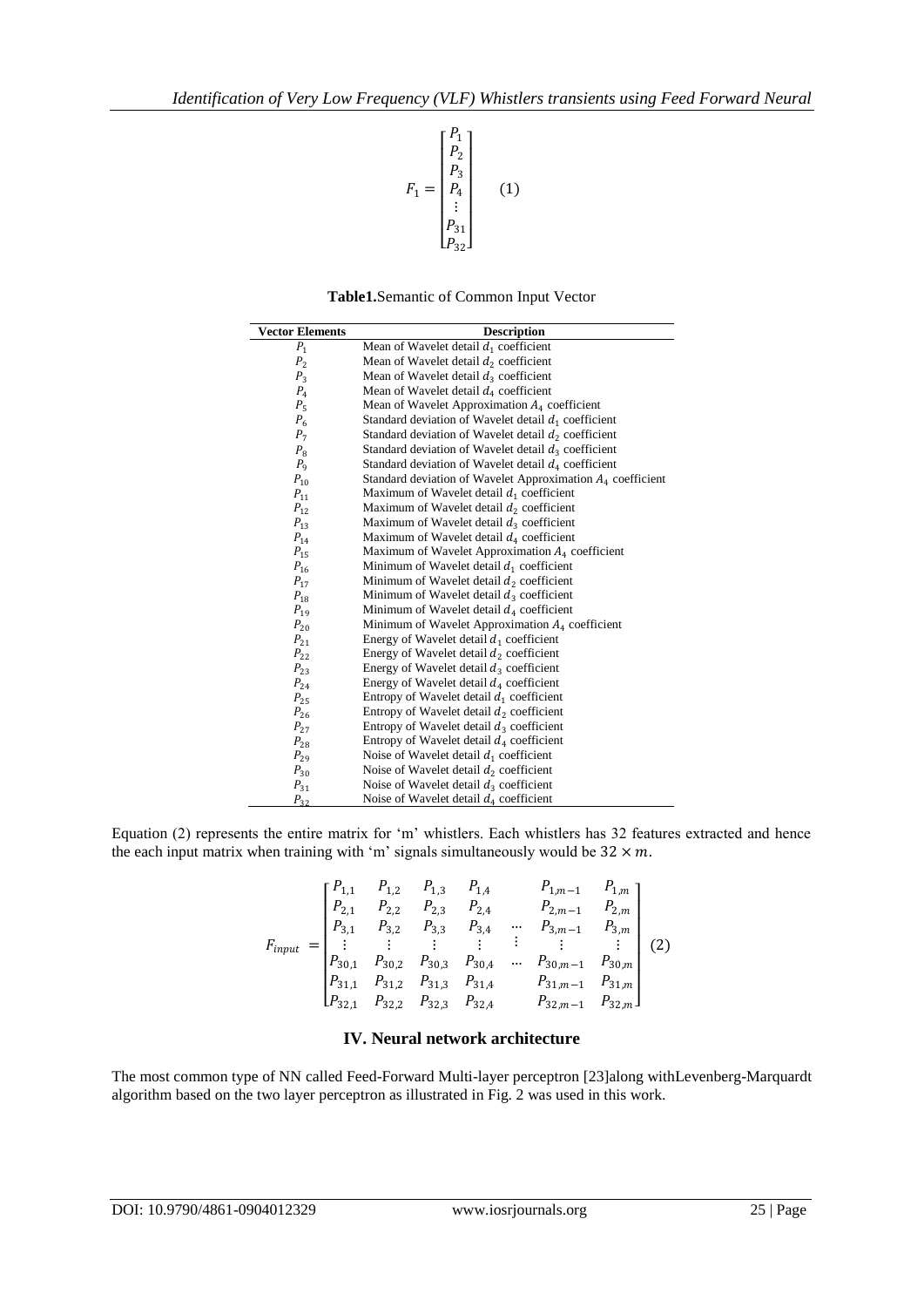

**Fig. 2.**Two layer perceptron of Levenberg-Marquardt neural network applied to identify to the whistlers.

The output layer has one node for target whistler. There are no hard and fast rules for choosing the number of hidden layers and the number of nodes in each of the hidden layers. It is generally believed that one hidden layer is sufficient for any network architecture [24, 25]. Many authors established the use of one hidden layer for successful trained NN [26, 27, 28]. Several authors have employed NNs with more than one hidden layer based on the complexity of their networks [29, 30, 31, 32]. This type of a neural network is known as 'supervised'. This involves two main stages of solving a problem; the training of the network and the recognition (the prediction itself). In supervised learning scheme the network is taught the relationship between the input and output pairs, which is called the training set.

To train the neural network, we created teaching databases using the observations of DEMETER satellite form January 2008 to December 2009. The optimal properties for the formation of teaching database were derived after many experiments on teaching and testing of neural networks. As a result, the training samples included the various features calculated form Statistical and Wavelet based techniques. The neural network performance strongly depends on the selection of training data set. Proposed FFNN has been trained with 160 samples of each whistler. To achieve good responses the whole data set was randomly divided in to two independent data sets known as training (70%) and testing (30%) for training and testing purpose [25]. The training set (TR) contained the data used to update the synaptic weights while the testing data set is used to check that the NN is not being over-trained. This process is terminated when the test error values versus the number of training epochs pass through a predetermined amount [33].

### **V. Results**

#### **Performance analysis**

In order to find best FFNN for whistler identification, we trained several different NN with different architectures. The best NN architecture obtained in this case was a NN with 5 units and 1000 epochs. The choice of this NN is based on its better performance in terms of Mean Square Error (MSE) and regression analysis, when compared with the results of other configurations. It should be clear that the choice of number of nodes for each hidden layer were determined on a trial and error basis. The transig transfer with weight between -1 and 1 was applied as an activation function.

#### **Mean Square Error (MSE)**

The MSE is computed by taking the differences between the target and the actual NN output, squaring them and averaging over all classes and internal validation samples. Analytically, it is given by

$$
MSE = \frac{1}{p} \sum_{p} (t_p - o_p) (3)
$$

where number of input-output training pairs is represented by p,  $p<sup>th</sup>$  training for the target output is represented by  $t_p$  and  $\varphi_p$  is the output of FFNN. The variation of system error rate with respect to the error number during training iterations is shown in Fig. 3. It was noticed that, the results are stable and no fluctuations are observed. MSE of 0.001 was observed for our optimized FFNN with a training MSE  $10^{-12}$ .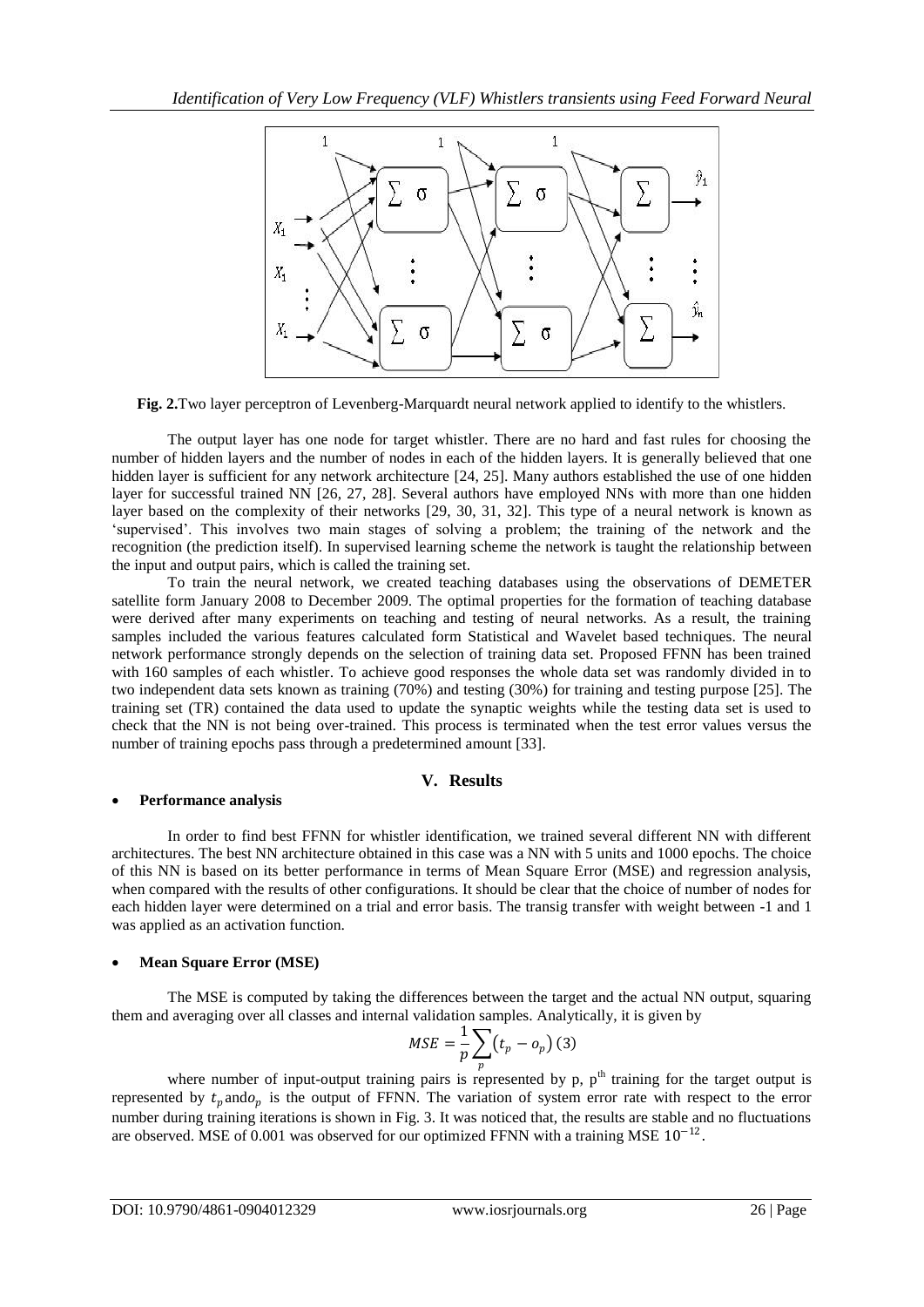

**Fig. 3**. Mean Square plot of proposed FFNN Blue line represents the MSE for training and dotted line is line of best fit.

#### **Regression analysis**

The output of regression model is

$$
y = X_w + \varepsilon \tag{4}
$$

Here y is the output vector; X is the data matrix, *w* is the parameter vector and  $\varepsilon$  is the error vector. In a regression plot (see Fig. 4) a perfect correlation between the predicted and targets was obtained as indicated by the solid line. The dashed line indicates the best fit produced by the algorithm. The value of correlation coefficient R is equal to 1.



**Fig. 4.**Regression plot for proposed Feed Forward Neural Network (FFNN).

#### **VI. Demeter satellite data analysis**

We have used four types of whistlers (*i.e*dispersive, multipath, spiky and diffuse) for the training. Each group consists of 160 samples of slightly different characteristics. Each sample was in a vector form with 32 components representing 32 features extracted from the proposed feature extraction technique. These features are used to train the FFNN. After the training test signals were used to verify the performance of the NN. As an example, the overall scheme including wavelet feature extraction and identification is shown in Fig. 5 (a, b) for VLF signals recorded at 9:56:52:252 to 9:56:52:694 UT and 9:07:46:187 to 9:07:46:383 UT on January 01, 2008 by DEMETER satellite. This shows that the identified whistler was multipath whistler in Fig. 5 (a) and dispersive whistler in Fig. 5 (b). The results of NN identifier are reported in Table 2. As can be seen from the Table 2, proposed FFNN perform quite well and correctly identify whistler from the observed VLF signal. The most significant performance is found for Dispersive and spiky whistler with comparably less computational of 1.5 sec and overall accuracy of 99% with 1% error rate.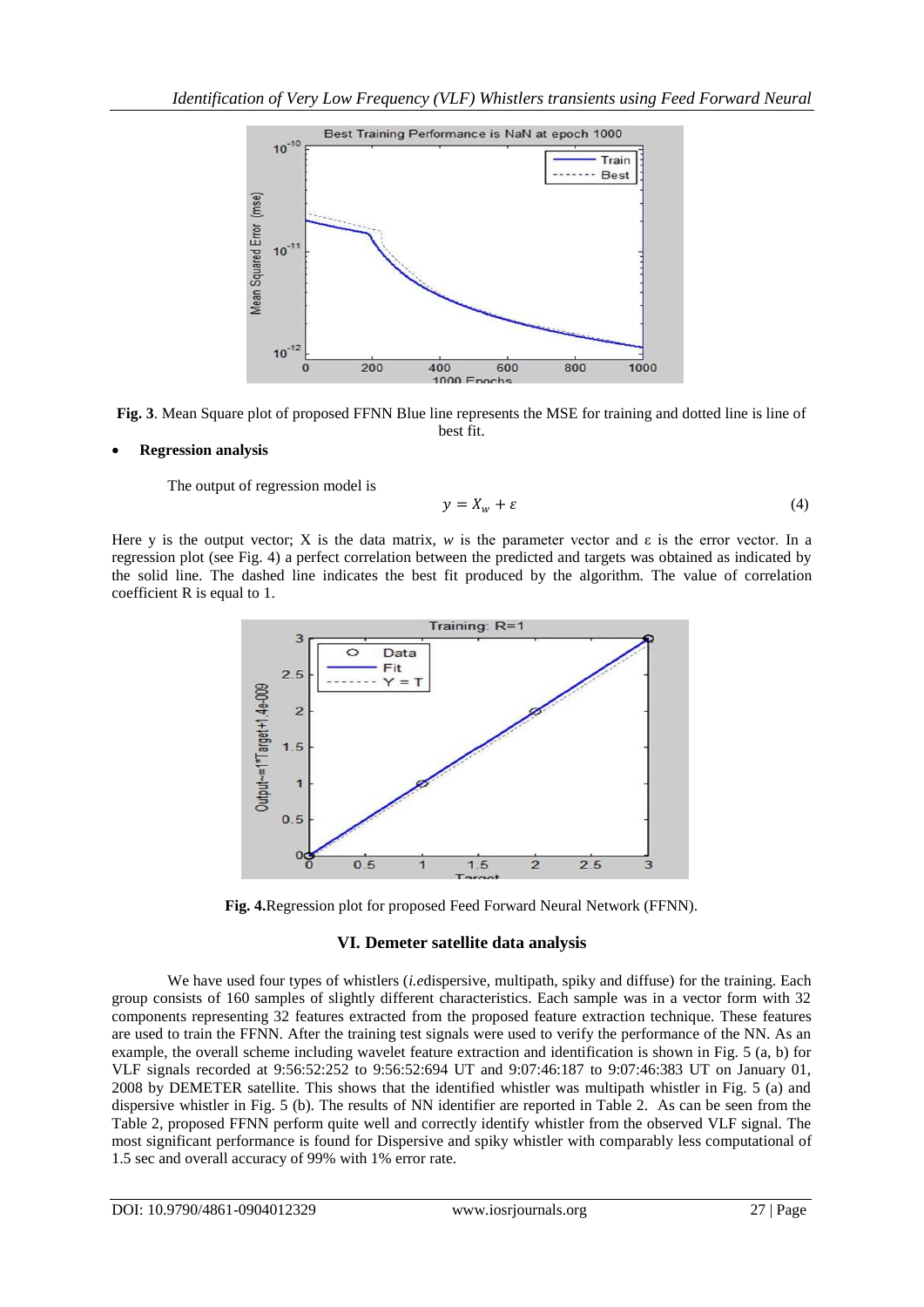

**Fig. 5 (a).** Identification of multipath whistler form VLF signal recorded at 9:56:52:252 to 9:56:52:694 UT, Orbit 19094 (up) on January 01, 2008, by DEMETER satellite.



#### **Fig. 5 (b).** Identification of dispersive whistler form VLF signal recorded at 9:07:46:187 to 9:07:46:383 UT, Orbit 19094 (down) on January 01, 2008 by DEMETER satellite.

**Table 2.**Performance of proposed Feed Forward Neural Network (FFNN) identifier

| Whistlers  | Algorithm           | <b>Computational Time</b> | <b>Performance</b> | Error |
|------------|---------------------|---------------------------|--------------------|-------|
| Diffuse    | Levenberg-Marquardt | 2 sec                     | 97%                | 3%    |
| Dispersive | Levenberg-Marquardt | 1.5 sec                   | 99%                | $1\%$ |
| Multipath  | Levenberg-Marquardt | $2.5 \text{ sec}$         | 98%                | 2%    |
| Spiky      | Levenberg-Marquardt | $.5 \text{ sec}$          | 99%                | $1\%$ |

## **VII. Discussion and Conclusion**

The objective of this paper is to develop a Feed Forward Neural Network (FFNN) based on Levenberg-Marquardt learning algorithms for the identification of whistlers. Standard Levenberg-Marquardt algorithms take comparably less computing time as compared to sigmoid implementation with ADSP-21020 component [21] and iteration computing for good performance and less accepted error rate. A sequence of statistics and Wavelet transform based features proved useful for whistler identification. The Wavelet scale energy noise represents information about the behavior of whistler at different time scales. Schmitter[34] also showed that Wavelet and Statistical based features are very efficient for the analysis and characterization of transients and input into a radial basis function Neural Network that is train to discriminate transients (i.e., pulse like to wave like sferic). To evaluate this features, we simulated some cases of identification data and different setting of network factors (e.g., hidden layer number and nodes, number of classification and interaction) with same conditions. Despite some mis-identification errors, the proposed automatic identifier shows good overall accuracy greater than 97% for all whistler. This result is more pronounced as compare to previous study done by Miniere et al. [20]. They produced a time delay NN for identification of fractional and proton whistlers. In the best case it give 85.5% recognition performance with 4 neutrons in the first hidden layer and 3 neurons in the second hidden layer.

The trained FFNN's capability of immediately providing reliable identification of whistler, which can be profitably used to study the ionospheric perturbations, hereafter, can be applied to study the effect of seismic and volcanic activity over the ionosphere. Popova et al. [35, 36] used NN for the prediction of seismic events based on low frequency signal monitored at Kuril-Kamcharka and Japanese region. The results confirm that prediction of earthquake based on changes in LF signals is possible. Picchiani et al. [37] proposed a NN for the classification of volcanic plumes in a cloudy scenario with overall accuracy of 84%. Furthermore to improve the FFNN's accuracy, additional data can be considered. However, it is not necessary if the training set is a perfect representative of the studied whistler. Further, development could enhance the FFNN's potentials by improving its capability to identify the other types of whistler transients. At this time we still continue to study new discriminating features that could be efficiently implemented to allow real-time computation in order to increase the power of onboard identification system.